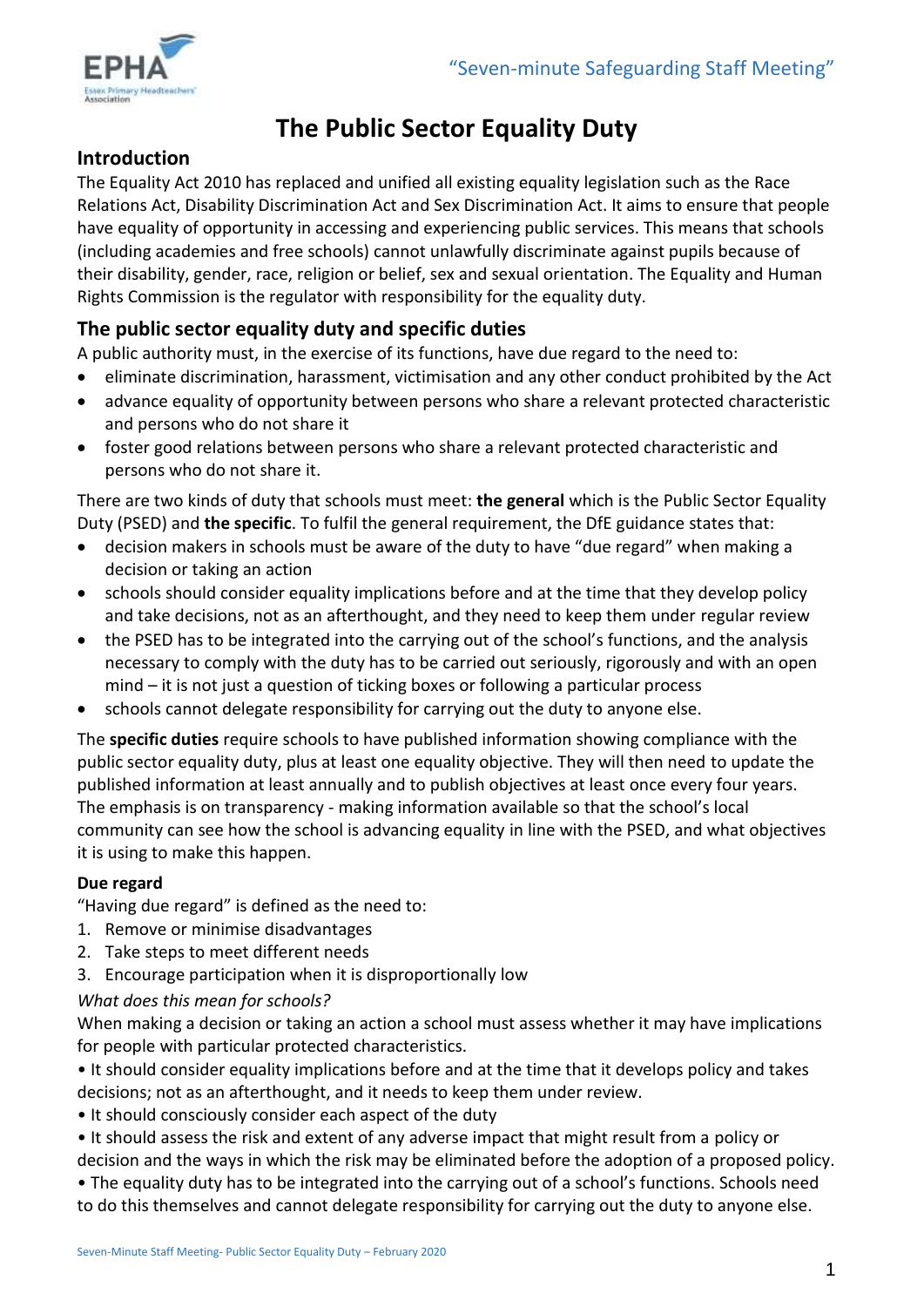

# **Protected characteristics**

The following are the protected characteristics under the Equality Act 2010:

- age
- disability
- gender reassignment
- marriage and civil partnership
- pregnancy and maternity
- race
- religion or belief
- sex
- sexual orientation.

The protected characteristics of 'age' and 'marriage and civil partnerships' do not apply to schools.

### **Discrimination**

It is unlawful for a school to discriminate against an applicant or pupil in relation to:

- Admissions
- The provision of education
- Access to any benefit, facility or service
- Exclusions
- Any other detriment

**Exceptions** that apply to certain types of school can be summarised as follows:

- Single-sex schools are allowed to admit pupils of only one sex.
- Mixed schools with single-sex boarding are allowed to offer boarding to only one sex.

• Schools with a designated religious ethos are allowed to discriminate on the grounds of religion or belief in admissions, and in the provision of education or access to any benefit, facility or service.

• Selective schools are permitted to refuse admission to disabled applicants who fail the admissions process even if the failure is as a consequence of something arising from their disability.

• Residential schools are permitted, in some circumstances, to restrict access to communal accommodation based on sex or gender reassignment.

• Charity schools are permitted to provide benefits only to people with a particular protected characteristic.

*Reference: Technical Guidance for Schools in England*

#### **What is positive action?**

In some circumstances, schools will need to meet the needs of pupils in different ways so they can receive the same standard of education as everyone else does. The positive action provisions of the Equality Act 2010 permit schools to take proportionate steps to help particular groups of pupils to overcome disadvantages connected to protected characteristics (like gender, race, sexual orientation etc).

# **Accessibility planning**

Schools and local authorities must carry out accessibility planning for disabled pupils. These are the same duties that previously existed under the Disability Discrimination Act and have been replicated in the Equality Act. Schools must implement accessibility plans which are aimed at:

- increasing the extent to which disabled pupils can participate in the curriculum
- improving the physical environment of schools to enable disabled pupils to take better advantage of education, benefits, facilities and services provided, and
- improving the availability of accessible information to disabled pupils and their parents.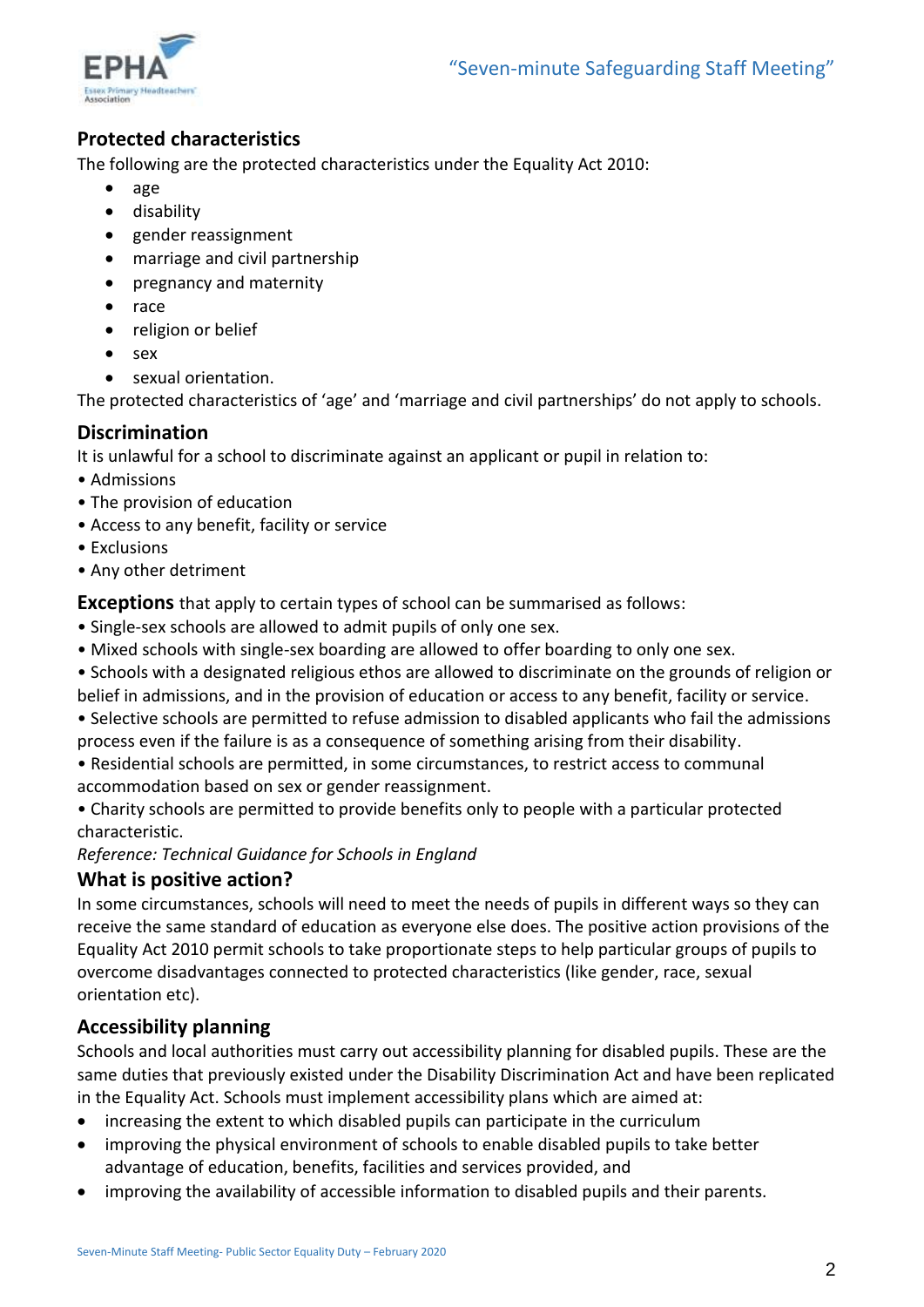

# **Reasonable adjustments and when they have to be made**

The duty to make reasonable adjustments applies only to disabled people.

- Where something a school does places a disabled pupil at a disadvantage compared to other pupils then the school must take reasonable steps to try and avoid that disadvantage.
- Schools will be expected to provide an auxiliary aid or service for a disabled pupil when it would be reasonable to do so and if such an aid would alleviate any substantial disadvantage that the pupil faces in comparison to non-disabled pupils.

Schools are not subject to the other reasonable adjustment duty to make alterations to physical features because this is already considered as part of their planning duties.

From September 2012, schools and local authorities have a duty to supply auxiliary aids and services as reasonable adjustments where these are not being supplied through special educational needs statements or from other sources. In practice this will already be being done in many cases.

# **Why equality matters to schools**

The public sector equality duty requires schools to have due regard to the need to eliminate unlawful discrimination, to advance equality of opportunity and foster good relations for pupils, staff and others using school facilities.

Meeting these three requirements contributes greatly to achieving outstanding progress and attainment because achievement of these aims means that pupils work – whether it is in class or in the school – in an ethos and atmosphere of dignity and fairness, where they are free to develop themselves, knowing that differences are respected and they are encouraged to become independent learners and take responsibility for their actions and become good citizens.

# **Evaluating the effectiveness of equality**

#### *Achievement*

It is expected that a school has data about the school population and differences of outcome, and analyses up-to-date data on the composition of its pupils broken down by year group, ethnicity and gender, and by proficiency in English. This will include detail about significant differences in attainment between girls and boys, and between pupils of different ethnic backgrounds.

#### *The quality of teaching*

Focused attention is paid to the needs of specific groups of pupils, for example those who are learning English as an additional language or disabled pupils and those who have special educational needs and there is extra or special provision for certain groups, as appropriate to the school and its circumstances.

#### *Behaviour and safety*

There are clear procedures for dealing with prejudice-related bullying and incidents, and appropriate staff training that equips staff to identify and deal with this effectively.

Pupils are confident that staff will address all issues of discrimination and prejudice including the use of derogatory language.

#### *Leadership and management*

The school can demonstrate positive action of how the school is advancing equality and tackling discrimination; for example, in a statement of overarching policy, references in the school improvement plan or its self-evaluation documents, the prospectus, routine bulletins and newsletters, and occasional letters to parents.

Minutes of governors' meetings, staff meetings and senior leadership team meetings, and the minutes of the School Council demonstrate the school's responsibilities under the Equality Act. Before introducing important new policies or measures, the school carefully assesses their potential